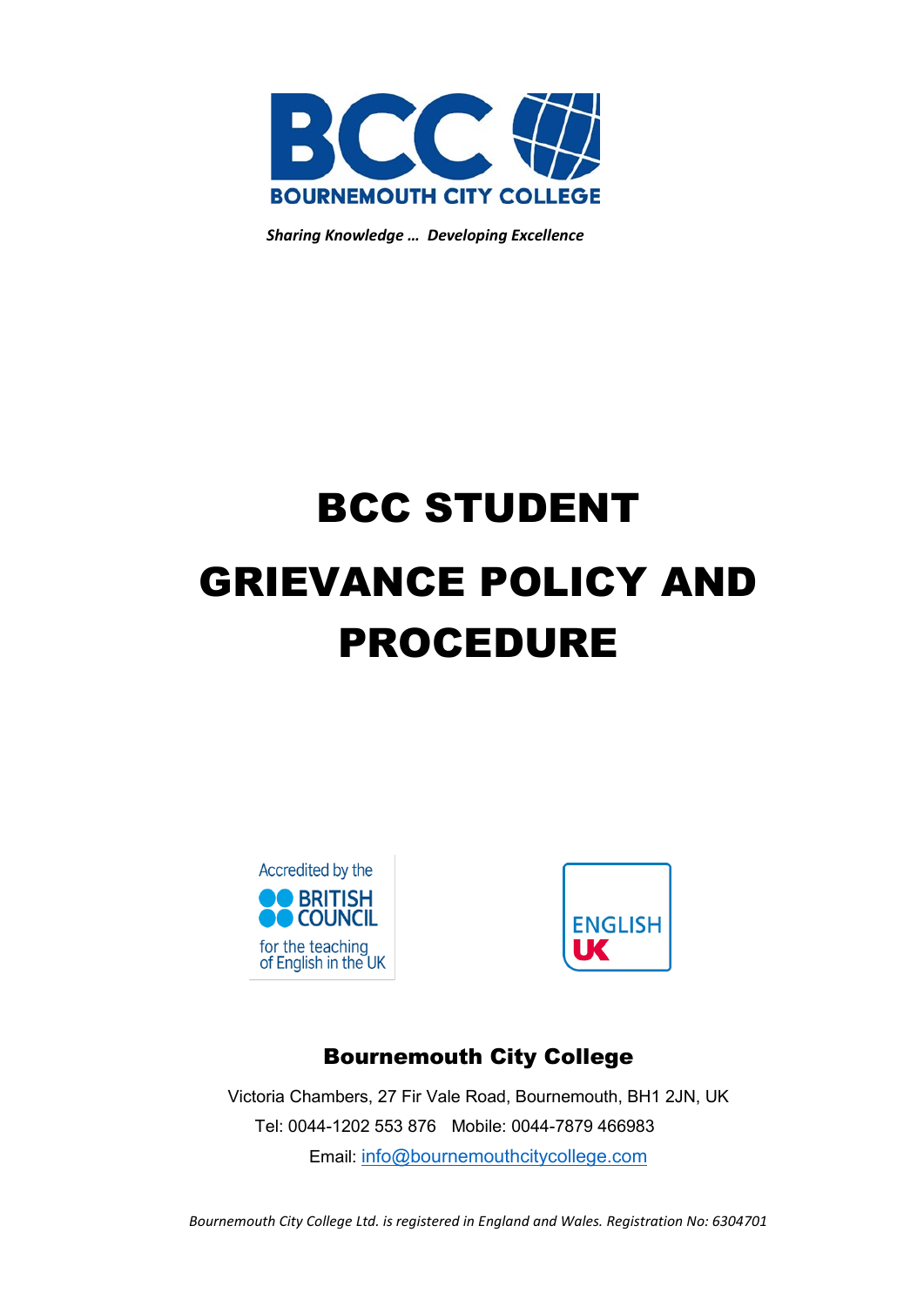## **SUMMARY:**

Bournemouth City College (BCC) places great importance on student life and wellbeing. Students are expected to confirm the expectations and standard of performance and conduct and they have the right to pursue timely, legitimate grievance against employees of the BCC. Therefore, the BCC establish, this policy which allow and give students the opportunity to seek recourse form what they consider to be unfair, unjust or processed.

BCC must follow a procedure that delineates the rights and responsibilities of the aggrieved party and the BCC employee against whom a grievance may be lodged.

BCC staff must follow a procedure and steps set out in this document to ensure that the consistency is followed by all members of BCC.

This policy is reviewed and amended due to business needs and requirements on regular basis.

This document includes:

- *1) BCC Grievance Policy*
- *2) Grievance Definitions*
- *3) Grievance Procedure*
- *4) Academic Grievance*
- *5) Accommodation Grievance*
- *6) Administrative Grievance*
- *7) Sexual Harassment*
- *8) Prohibition on Retaliation*
- *9) Prohibition of Provision*
- *10) Appeals*
- **11)** *Confidentiality*

| <b>Policy created</b><br>bv: | <b>Policy created:</b> | <b>Last Reviewed:</b> | <b>Last Reviewed:</b> | <b>Last Reviewed:</b> |
|------------------------------|------------------------|-----------------------|-----------------------|-----------------------|
| Turcekova                    | July 2019              | <b>July 2020</b>      | <b>July 2021</b>      |                       |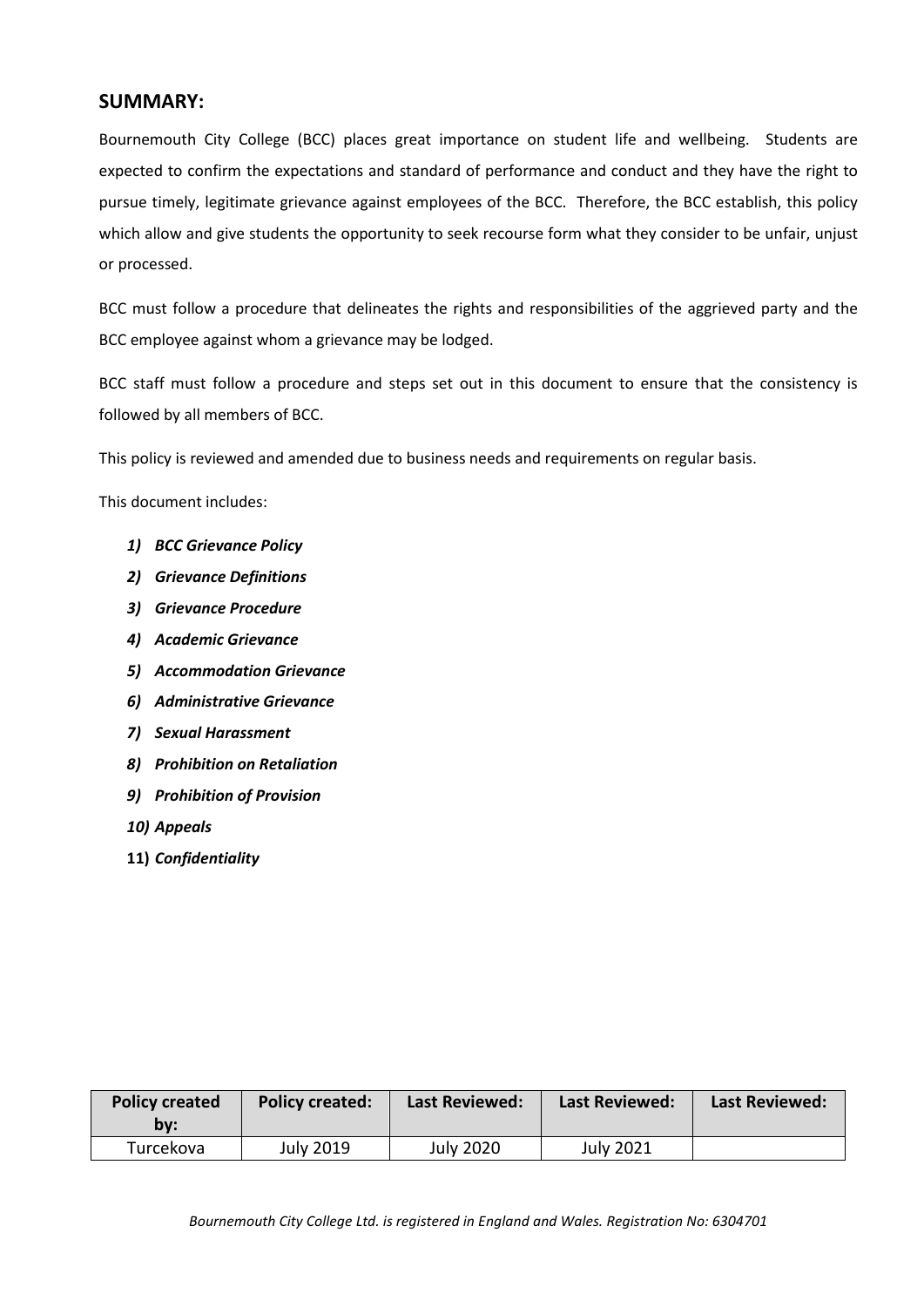## **BCC GRIEVANCE POLICY**

The BCC places great importance on promoting and creating a climate of open communication and mutual trust between employees and the management. Students are encouraged to speak out and express themselves openly. BCC aims to resolve the grievances in good manners, informally and promptly, whilst at the same time ensuring that both the grievant and respondent are treated fairly. In the event of any grievance or dispute, however small, the teachers and the management should do their best to resolve the problems harmoniously, promptly and face-to-face, without recourse to formal procedures.

Any grievance or dispute which is not resolved, or should the management deem it necessary to instigate formal disciplinary procedures, these will be fully in accordance with British employment law.

## **GRIEVANCE DEFINITIONS**

**Academic Issues** – Issues and concerns involving the English language course grades, course information, course content, BCC conduct or attitude

**Accommodation Issues** – Issues and concerns involving the accommodation premises, disabilities accommodation or alternate accommodation arrangement

**Administration Issues** – issues and concerns involving the BCC processes

**Appeal** – the process for requesting further investigation and consideration of a grievance, this should not be pursued if either the student or the employees disagrees with the decision made during the grievance process

**Discrimination** – any act or failure to act that unreasonably and unfavorably differentiates others based on solely race, religion, ethnicity, national origin, gender, sex, age or disability

**Formal** – a part of grievance process when informal communication regarding an incident has not been resolved and the student files an official Student Grievance Form.

**Harassment** – severe, pervasive and offensive behavior that negatively affects another's access to an educational opportunity or other BCC benefits

**Incident** – the situation that student perceives as grievable

**Informal** – a part of grievance process, open for communication regarding an incident in inquiry stage and open for resolution without filling of the formal grievance

**Working days** – days when the BCC is open and operating under normal working schedule. This does not include weekends or public bank holidays.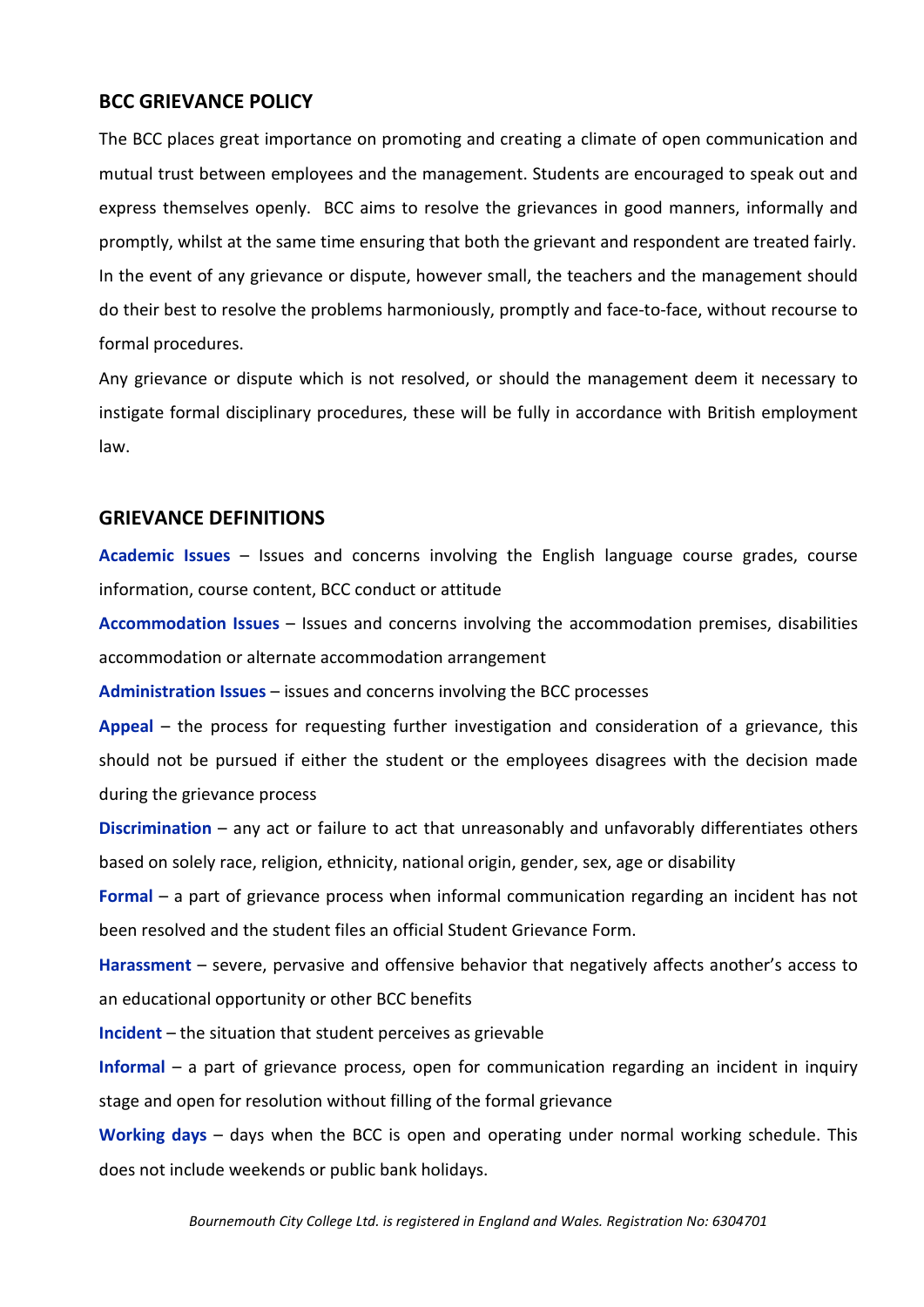**Student grievance form** – the paper base form, available in the Office Manager office, that student use to formally register a complaint with the BCC employees about the matters

#### **GRIEVANCE PROCEDURE**

The grievance procedure is intended as the tool by which a student may formally have a grievance and this procedure applies to all student issues.

The student grievance procedure may be used by students at the time the incident occurred or individual student-initiated *"Student Grievance Form"* must be completed. A grievance cannot be filed on behalf of another person. During the grievance process, the student is responsible for presenting all evidence to support the claim. At the same time, student is advised to keep written notes and maintain all documentation to provide evidence of compliance with each step of procedure.

The student grievance procedure includes deadlines for pursuing a grievance and timelines outline within the procedure. Any issues presented after deadline will not be considered to further investigation. There is an optional extension period, which request must be completed in writing by the student and submitted to the management of BCC. The BCC will review the case and revise timeline and next steps.

BCC has procedure for academic grievance, accommodation grievance, administration grievance and sexual harassment.

Time scales have been fixed to ensure that grievances are dealt with quickly, however these may be extended if it is agreed upon by both parties.

This procedure is not intended to deal with:

- 1. Disciplinary matters which are dealt with in a separate procedure.
- 2. Attendance matters which are dealt with in a separate procedure.

## **ACADEMIC GRIEVANCE**

Academic Grievance covers the issues and concerns involving the English language course grades, course information, course content, BCC conduct or attitude. The following procedure should be followed:

1. Attempt to resolve the grievance *informally, within 5 working days of the incident*, by discussion of the issue with the person responsible for the matter being grieved (The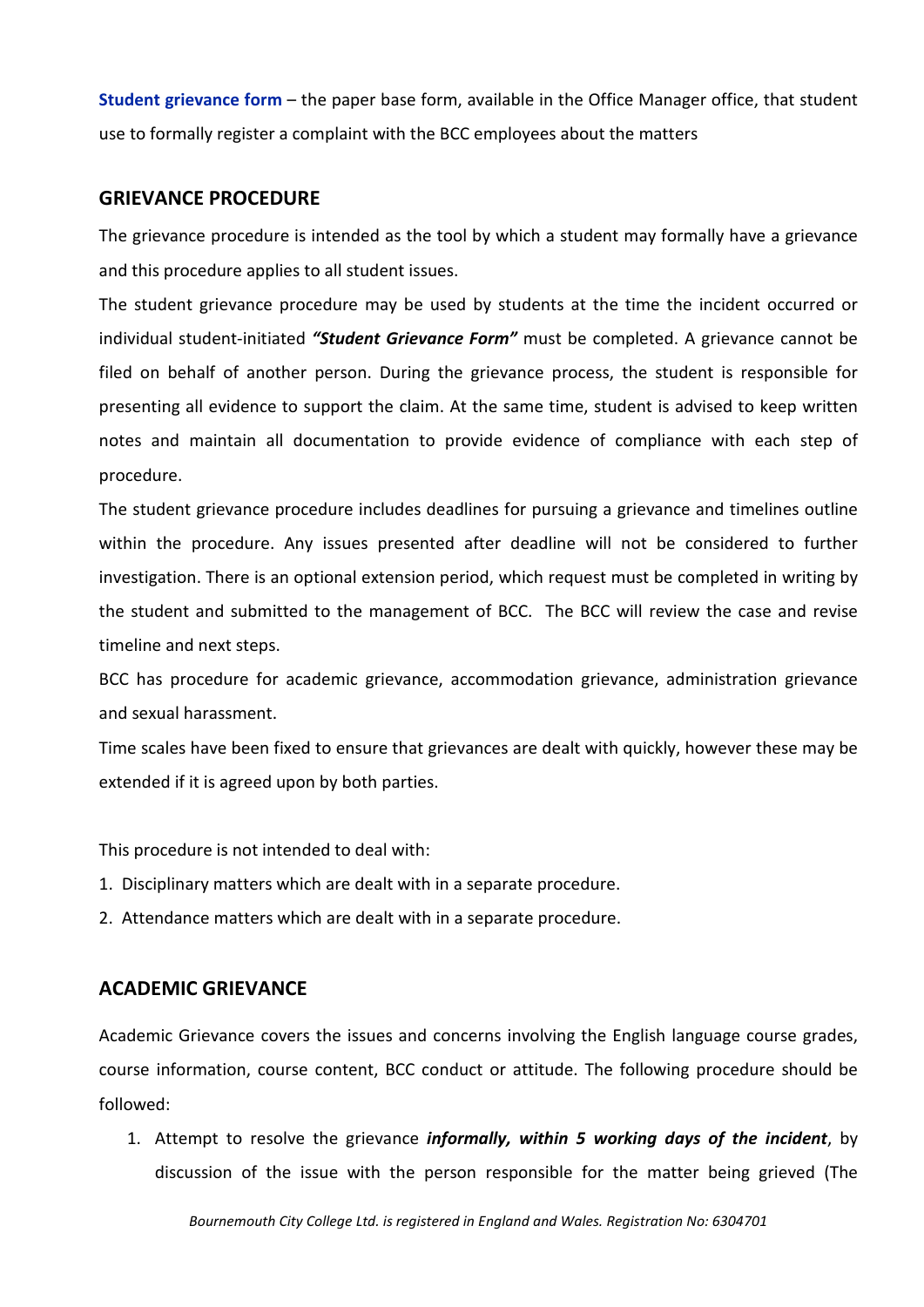respondent).

- 2. Consult and ask teacher for guidance
- 3. If necessary, consult the issue or concern with Director of Studies or Office Manager
- 4. If the issue or concern is still not satisfactory resolved, after consulting Director of Studies and the Office Manager, student may ask for informal meeting with Managing Director.
- 5. If the grievance is still not informally resolved between grievant and the respondent, student will proceed to formal grievance procedure
- 6. The student complete, sign and deliver the Student Grievance Form to the Managing Director.
- 7. The Managing Director, will promptly ask "The Respondent "to submit a written response and deliver it to the Managing Director *within ten (10) working days of the request.*
- 8. The Managing Director, will response with the *official results* of grievance case *within ten (10) working days*, following the period of ten days given to "The Respondent" to confirm the official results and inform in writing to both parties involved in grievance process.

## **ACCOMMODATION GRIEVANCE**

Accommodation Grievance covers the issues and concerns involving the accommodation services, such as accommodation itself, disability accommodation or arrangement of alternative accommodation facilities for student. The following procedure should be followed:

- 1. Attempt to resolve the grievance informally, *within 5 working days of the incident,* by discussion the issue with the person responsible for the matter being grieved (The respondent).
- 2. Consult and ask teacher for guidance
- 3. If necessary, consult the issue or concern with Accommodation or Office Manager
- 4. If the issue or concern is still not satisfactory resolved, after consulting Accommodation Manger and the Office Manager, student may ask for informal meeting with Managing Director.
- 5. If the grievance is still not informally resolved between grievant and the respondent, student will proceed to formal grievance procedure
- 6. The student complete, sign and deliver the Student Grievance Form to the Managing Director.
- *Bournemouth City College Ltd. is registered in England and Wales. Registration No: 6304701* 7. The Managing Director, will promptly ask "The Respondent "to submit a written response and deliver it to the Managing Director *within ten (10) working days of the*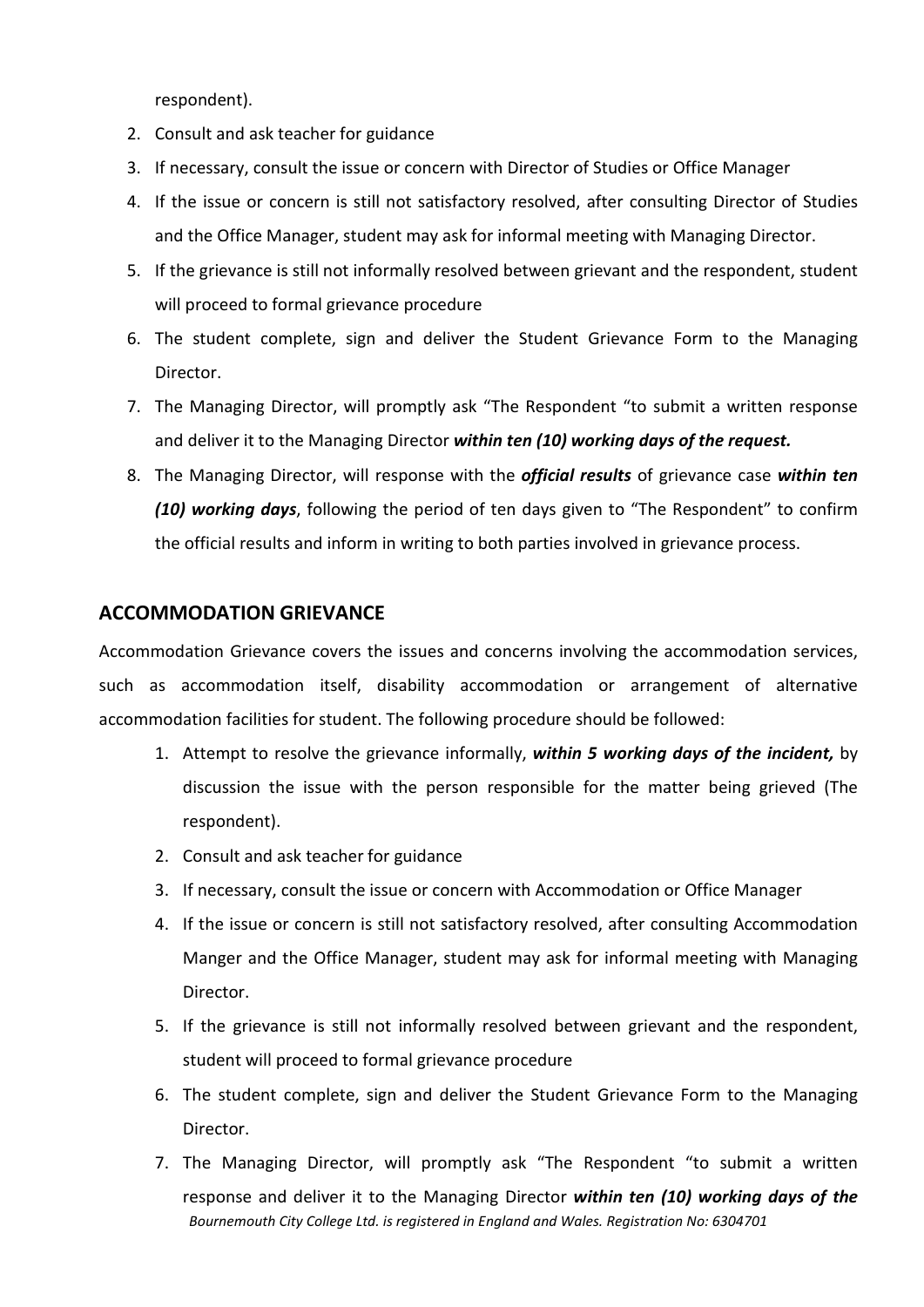#### *request.*

8. The Managing Director, will response with the *official results* of grievance case *within ten (10) working days*, following the period of ten days given to "The Respondent" to confirm the official results and inform in writing to both parties involved in grievance process.

## **ADMINISTRATION GRIEVANCE**

Administration Grievance covers the issues and concerns involving the support services such as support services via Office Manager or services provided by third parties and agreed by BCC. The following procedure should be followed:

- 1. Attempt to resolve the grievance informally, *within 5 working days of the incident*, by discussion the issue with the person responsible for the matter being grieved (The respondent).
- 2. Consult and ask teacher for guidance
- 3. If necessary, consult the issue or concern with Director of Studies or Office Manager
- 4. If the issue or concern is still not satisfactory resolved, after consulting Director of Studies and the Office Manager, student may ask for informal meeting with Managing Director.
- 5. If the grievance is still not informally resolved between grievant and the respondent, student will proceed to formal grievance procedure
- 6. The student complete, sign and deliver the Student Grievance Form to the Managing Director.
- 7. The Managing Director, will promptly ask "The Respondent "to submit a written response and deliver it to the Managing Director *within ten (10) working days of the request.*
- 8. The Managing Director, will response with the *official results* of grievance case *within ten (10) working days*, following the period of ten days given to "The Respondent" to confirm the official results and inform in writing to both parties involved in grievance process.

## **SEXUAL HARASSMENT**

Sexual harassment covers the issues and concerns involving the all unwelcomed sexual overtures or advances including, but not limited to; offensive jokes, comments, innuendos or other sexually orientated statements, requests for sexual favors, and other verbal or physical conduct of a sexual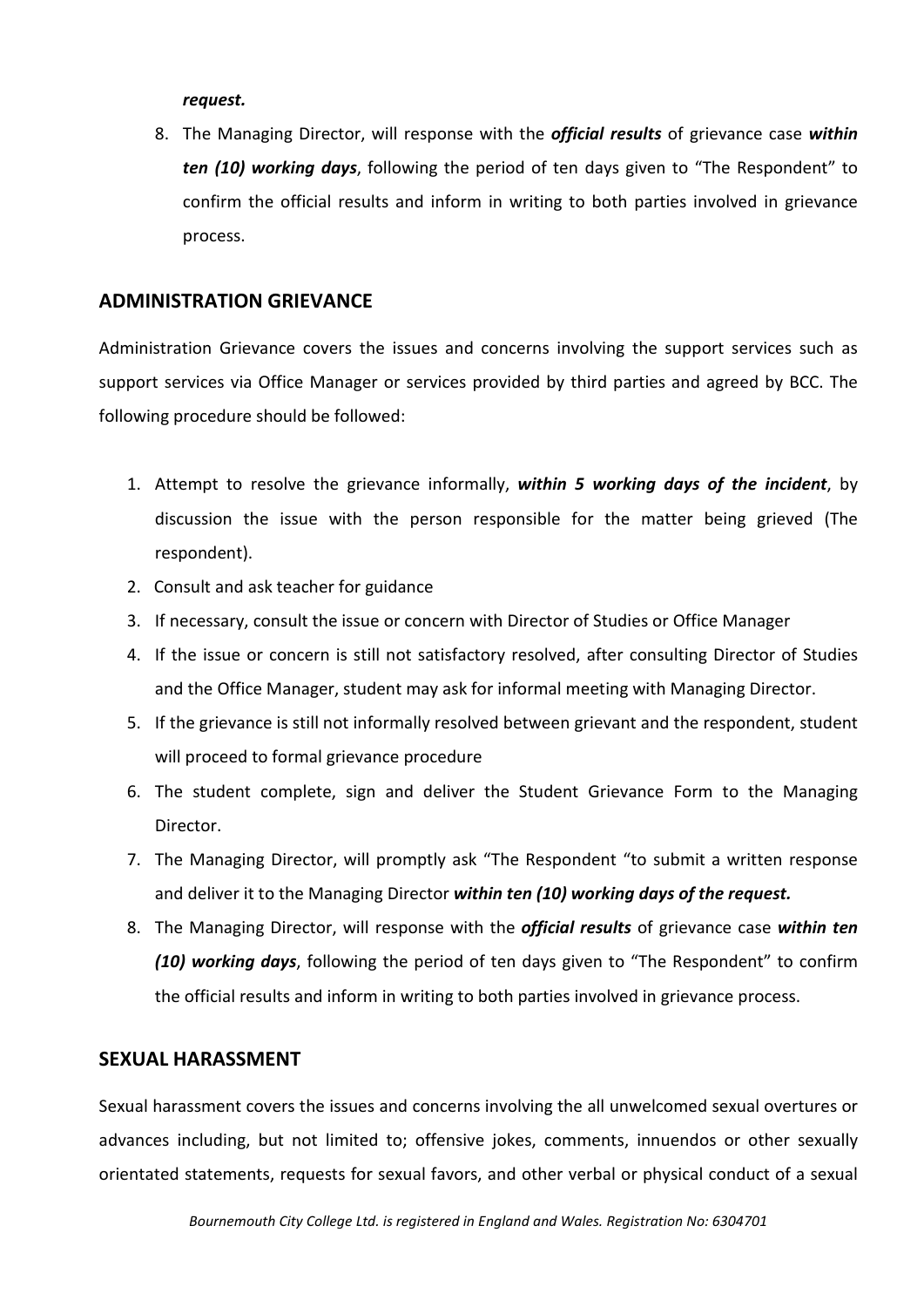nature. The following procedure should be followed:

- 1. If the student feels that he/she has been subject to any type of harassment, the offense must be reported, in writing in Student Grievance Form, to the Managing Director *within 48 hours of the incident.*
- 2. A written complain should include the name of the person(s) involved, the specific Nature of the offense and the date when it occurred.
- 3. The *Managing Director* will conduct a thorough investigation of the complaint and suggest *remedial action within 3 working days after receiving of written complaint.*
- 4. Any information collected in this stage of investigation will be treated as highly confidential
- 5. If the investigation confirms the offensive behavior, prompt action will be taken with appropriate redress to the complaining party
- 6. Any employee found guilty or violating this policy will be subject of disciplinary procedures

## **PROHIBITION ON RETALIATION**

Retaliation against any person participating in good faith in connection with a grievance or complain is prohibited.

Violations will be addressed and the BCC Disciplinary procedure will be followed.

Any person who feels that they have been a subject of retaliation should make report to teachers, Director of Studies, Office Manager, Accommodation Manager or Managing Director.

## **PROHIBITION ON PROVIDING FALSE INFORMATION**

BCC places a great importance on the integrity of policies and procedures.

Any individual who knowingly files a false information, report or complaint, knowingly providing false information during the grievance process, or intentionally misleading the BCC staff will be subject of disciplinary action.

## **APPEALS**

If student believes that the final official result of the decision has not been fair, the student may file an appeal. An appeal should not be pursued if the student simply disagrees with the decisions made during the grievance procedure. Appeals should be filed only in exceptional circumstances, stated as